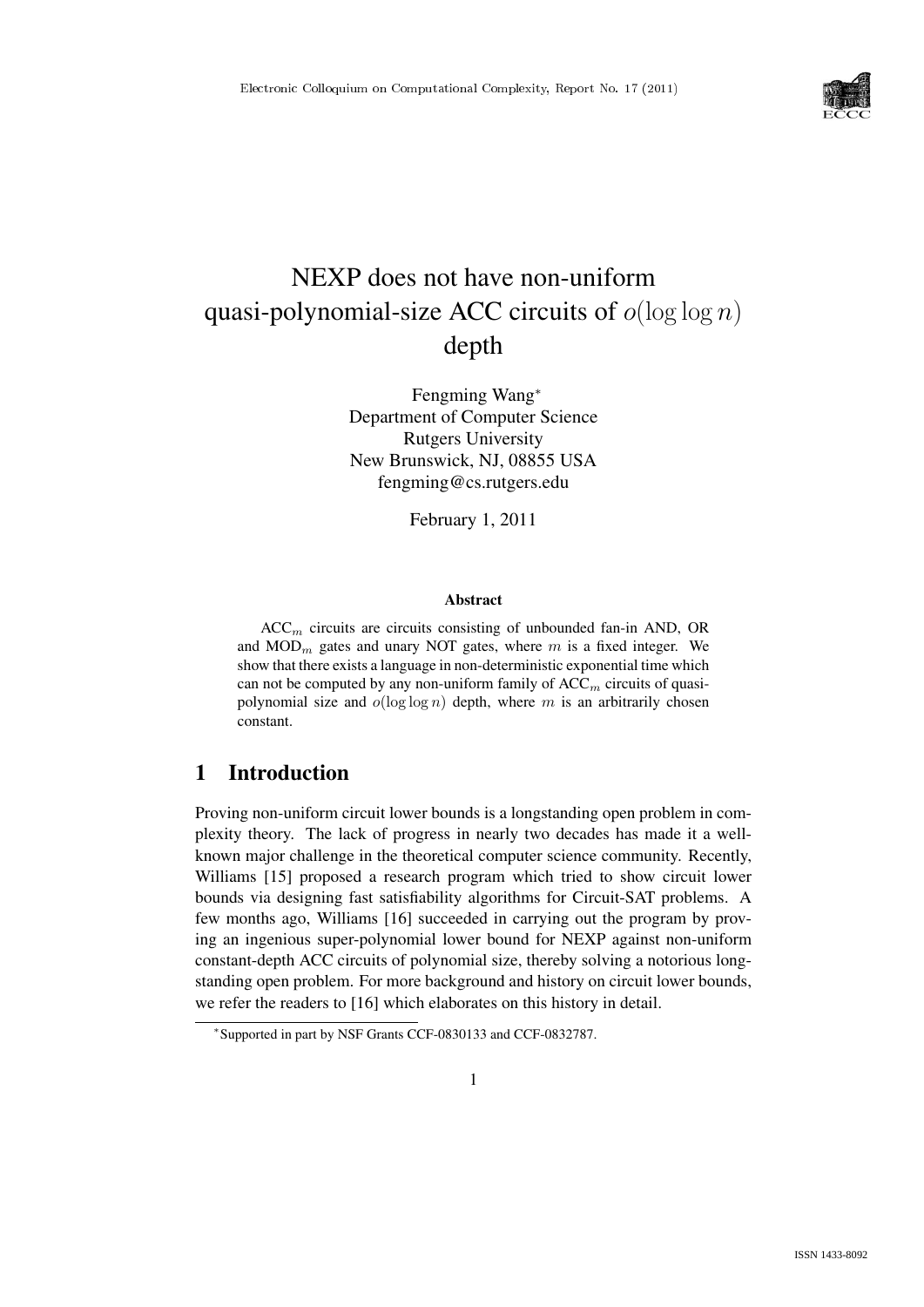In this paper, we show that Williams' lower bound result can be extended to a broader class of ACC circuits with non-constant depth. A function  $f$  is a quasipolynomial if  $f = n^{\log^{O(1)} n}$ . Formally, our main theorem is stated as:

Theorem 1 NEXP *does not have non-uniform ACC circuits of quasi-polynomial size and* o(log log n) *depth.*

### 1.1 Related work

In this section, we survey a few examples of earlier work giving super-polynomial size bounds for circuits of non-constant depth.

More than two decades ago, building on his powerful switching lemma, Håstad [9] proved that the parity function can not be computed by families of AC circuits of polynomial size and depth at most  $\frac{c \log n}{\log \log n}$  for some positive constant c. This result found many applications in proving lower bounds for the parallel random access machine model (PRAM), which is one of the widely adopted models of parallel computation. For instance, Beame and Håstad [5] exhibited the optimal  $\Omega(\frac{\log n}{\log \log n})$  lower bounds on the time for CRCW (Concurrent read and concurrent write) PRAM with polynomially many processors to compute the parity function and related problems.

The classic results of Razborov [12] and Smolensky [13] showed that if  $p$  is a prime and q is not a power of p, then the  $\text{MOD}_q$  function is not computable any constant-depth and poly-size family of  $ACC_p$  circuits. In fact, their technique also works in the regime of non-constant-depth circuit lower bounds. More precisely, one can adapt their polynomial method to show that the same  $\text{MOD}_q$  function remains hard even for ACC<sub>p</sub> circuits of polynomial size and  $\Omega(\frac{\log n}{\log \log n})$  depth. Even though the results in this paper are exponentially worse in terms of circuit depth, note that they hold for the more powerful ACC circuit model.

Some other Ω(log log n) depth bounds are known in the setting of *uniform* circuits. Allender and Gore [2] showed that the permanent function is not computable by DLOGTIME-uniform  $ACC^{0}$  circuits of exponential size. Later Allender [1] proved a smaller (but still super-quasi-polynomial) bound for computing the permanent on DLOGTIME-uniform *threshold* circuits .Koiran and Perifel [11] extended this latter result [1], and proved that the permanent function can not be computed by DLOGTIME-uniform threshold or arithmetic circuits of polynomial size and  $o(\log \log n)$  depth.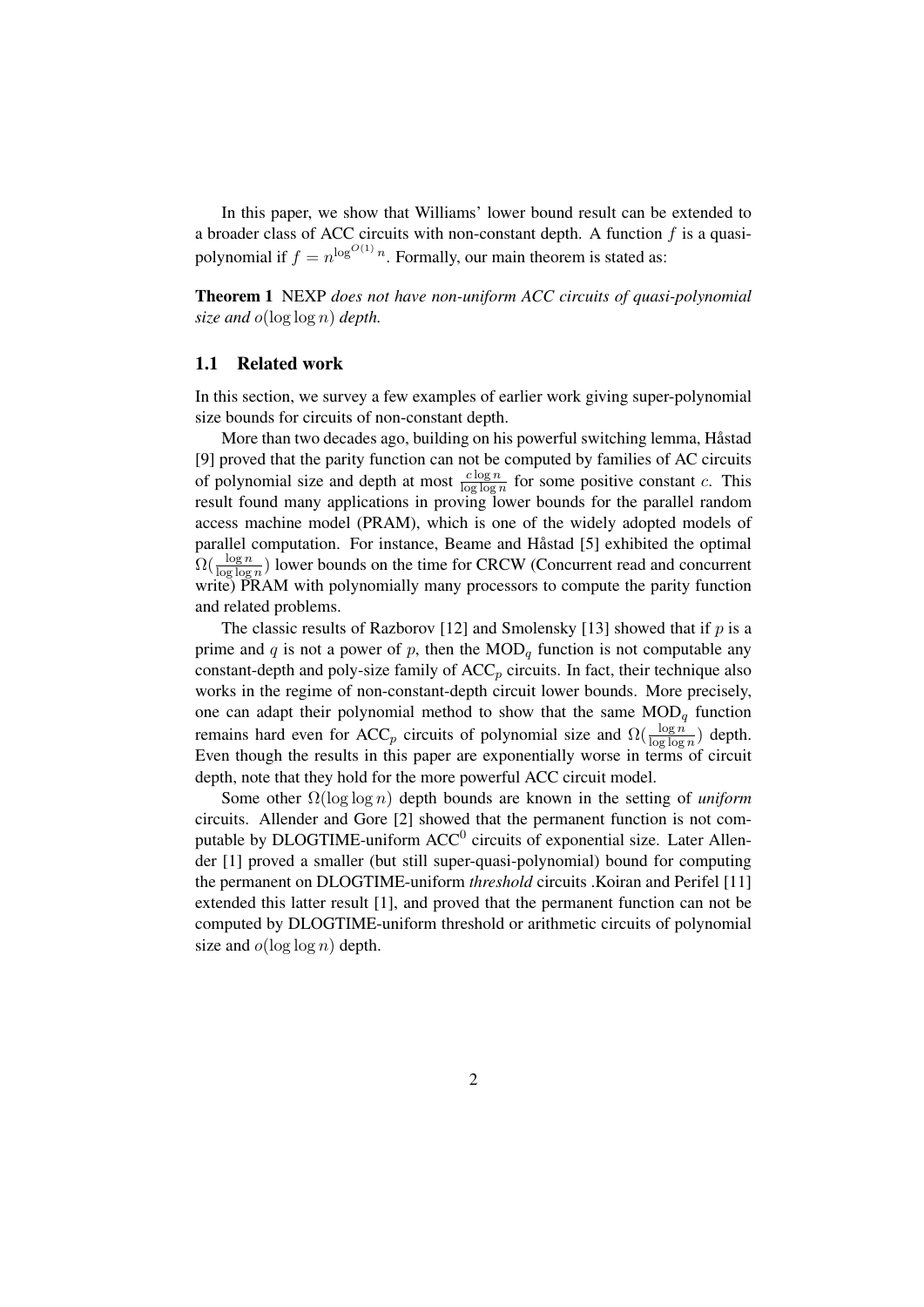# 2 Preliminaries

We assume that the readers are familiar with standard notations for complexity classes [3] and circuit complexity classes [14]. General circuits consist of NOT gates and unbounded fan-in AND and OR gates.  $ACC<sub>m</sub>$  circuits are general circuits equipped with unbounded fan-in  $MOD_m$  gates, where m is a fixed integer.

We say a boolean function  $g : \Sigma^n \to \{0,1\}$  is in ACC<sub>m</sub>(s, d) if g can be recognized by some  $ACC_m$  circuit of size at most s and depth bounded by d. For any two functions  $s(n)$  and  $d(n)$ , we say a language  $L \in ACC(s(n), d(n))$  if there exists an integer constant  $m$  such that for each input length  $n$ , its characteristic function  $L_n$  is in ACC<sub>m</sub>(s(n), d(n)). For any two families of functions S and D,  $\mathrm{ACC}(\mathcal{S}, \mathcal{D}) = \bigcup \mathrm{ACC}(s(n), d(n)) \mid s(n) \in \mathcal{S}, d(n) \in \mathcal{D}.$ 

 $SYM^+$  circuits have exactly two levels of internal nodes. The top level is a single gate with unbounded fan-in which computes an arbitrary symmetric function and the bottom level contains only AND gates which are connected directly to the input variables. We say a boolean function  $q : \Sigma^n \to \{0,1\}$  is in SYM<sup>+</sup>(s, t) if it can be computed by some  $SYM^+$  circuit of size at most s, where moreover, the fan-in of AND gates is bounded by  $t$ . We can define similarly as above the language classes  $SYM^+(s(n), t(n))$  and  $SYM^+(S, \mathcal{T})$ .

For a circuit type  $\mathcal C$  and a set of associated measures, it will be convenient for us to consider the family of collections of boolean circuits which is denoted as Circuit<sub>C</sub>(s<sub>1</sub>(n), s<sub>2</sub>(n), .., s<sub>m</sub>(n)) = {G<sub>1</sub>, G<sub>2</sub>, ..}, where each circuit in G<sub>n</sub> has exactly *n* input variables and its *i*th measure is bounded by  $s_i(n)$  respectively. For general circuits, we only consider the size measure, hence, Circuit<sub>General</sub>( $s(n)$ ) =  ${G_1, G_2, ...}$ , where  $G_n$  contains all circuits of size at most  $s(n)$ . We can also give similar definitions for Circuit<sub>ACC</sub><sub>m</sub>  $(s(n), d(n))$  with both size and depth measures and for Circuit<sub>SYM</sub>+(s(n), t(n)) where the first measure is the size measure and the second measure is in terms of the bottom fan-in.

For two families  $\mathcal{F}_1 = \{G_1, G_2, ...\}$  and  $\mathcal{F}_2 = \{G'_1, G'_2, ...\}$ , we say  $\mathcal{F}_1$  is *transformable to*  $\mathcal{F}_2$  if for all sufficiently large  $n \in \mathbb{N}$ ,  $\forall C \in G_n$ ,  $\exists C' \in G'_n$  such that  $\forall x \in \Sigma^n$ ,  $C(x) = C'(x)$ , namely, C and C' are equivalent. Furthermore,  $\mathcal{F}_1$ is *transformable to*  $\mathcal{F}_2$  *in time*  $t(n)$  if there exists a uniform algorithm which given the standard encoding of C, output  $C'$  in time  $t(n)$ .

For a family  $\mathcal{F} = \{G_1, G_2, ...\}$ , we say *F*-SAT is *solvable in time*  $t(n)$  if there exists a uniform algorithm A such that for all sufficiently large  $n \in \mathbb{N}$ , given an arbitrary C in  $G_n$ , A decides its satisfiability in time  $t(n)$ .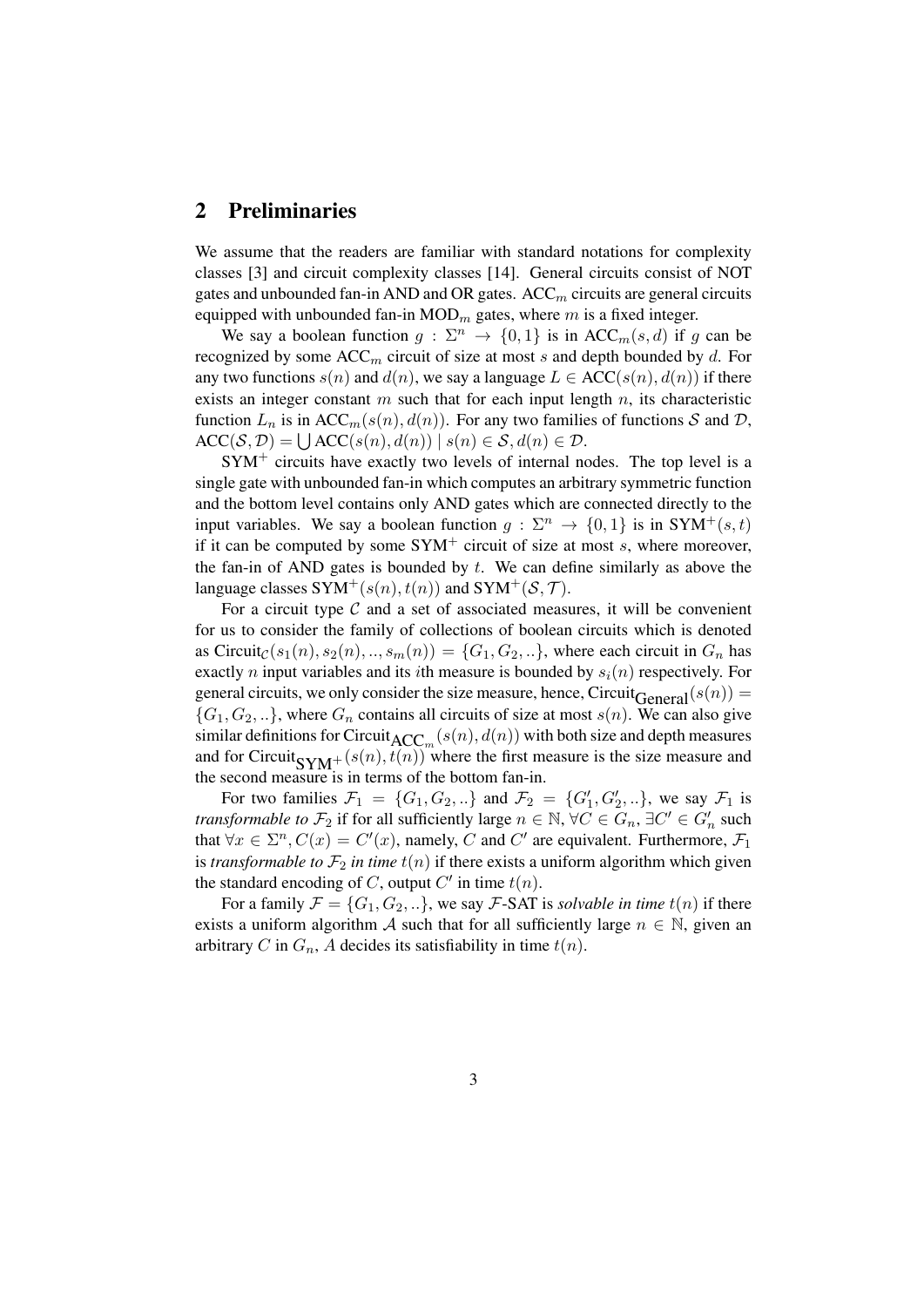## 3 Main result

#### 3.1 A fast satisfiability algorithm

Transformation between different circuit types is an important building block in our proof. Yao [17], Beigel and Tarui [7] and Allender and Gore [2] studied conversion from Circuit<sub>ACC</sub><sub>m</sub>  $(n^{O(1)}, O(1))$  to Circuit<sub>SYM</sub>+  $(n^{\log^{O(1)}n}, \log^{O(1)}n)$ . In fact, their strategy works in a more general setting.

Fix  $m$  to be an integer constant.

Theorem 2 ([7, 2]) *There is a universal constant* c *such that for any size function*  $s(n)$  and any depth function  $d(n)$ , the family  $ACC_m(s(n), d(n))$  is transformable *in time*  $2^{O((\log s(n))^{2^{cd(n)}})}$  *to the family SYM*<sup>+</sup> $(2^{(\log s(n))^{2^{cd(n)}}}, (\log s(n))^{2^{cd(n)}})$ *.* 

**Corollary 3** *For any small constant*  $\epsilon$ , *any quasi-polynomial*  $p(n)$  *and any depth function*  $d(n)$  *of order*  $o(\log \log n)$ *, the family ACC<sub>m</sub>* $(p(n), d(n))$  *is transformable* to the family  $S Y M^+(2^{n^{\epsilon}}, n^{\epsilon})$  in time  $2^{O(n^{\epsilon})}$ .

In [16], Williams gave an algorithm for solving the satisfiability problem of SYM<sup>+</sup> circuits of size s over n variables in time  $O((2^n + s)n^{O(1)})$ . Combining it with Corollary 3, the following theorem is immediate.

**Theorem 4** *There exists a constant c such that for any quasi-polynomial*  $p(n)$  *and any depth function*  $d(n)$  *of order o*(log log *n*),  $Circuit_{ACC_m}(p(n), d(n))$ -SAT is *solvable in time*  $O(2^n n^c)$ *.* 

The running time above can indeed be improved.

**Theorem 5** For any positive constant  $c'$ , any quasi-polynomial  $p(n)$  and any depth *function*  $d(n)$  *of order*  $o(\log \log n)$ *, Circuit*<sub>*ACC*<sub>m</sub></sub> $(p(n), d(n))$ -SAT is solvable in *time*  $O(\frac{2^n}{nc^2})$  $\frac{2^{n}}{n^{c'}}$ ).

**Proof:** Let c be the constant in Theorem 4. Given an ACC<sub>m</sub>( $p(n)$ ,  $d(n)$ ) circuit over *n* variables, when the first  $(c + c') \log n$  inputs are set to definite values, we simplify it to obtain a circuit over  $n - (c + c') \log n$  many variables. Hence, by fixing the first  $(c + c') \log n$  input variables to all possible sequences, we get  $n^{c+c'}$ many circuits. Create a new circuit by feeding their outputs to a single OR gate. The size of this new circuit is bounded by  $p(n)n^{c+c'}$  and its depth is only increased by one. Note that  $p(n)n^{c+c'}$  is still a quasi-polynomial in  $(n-(c+c')\log n)$ , and  $d(n) + 1$  is in  $o(\log \log(n - (c + c') \log n))$  as well. By Theorem 4, its satisfiability can be determined in time  $O(2^{n-(c+c')\log n}(n-(c+c')\log n)^c)$  which is  $O(\frac{2^n}{n^c})$  $\frac{2^n}{n^{c'}}$ ).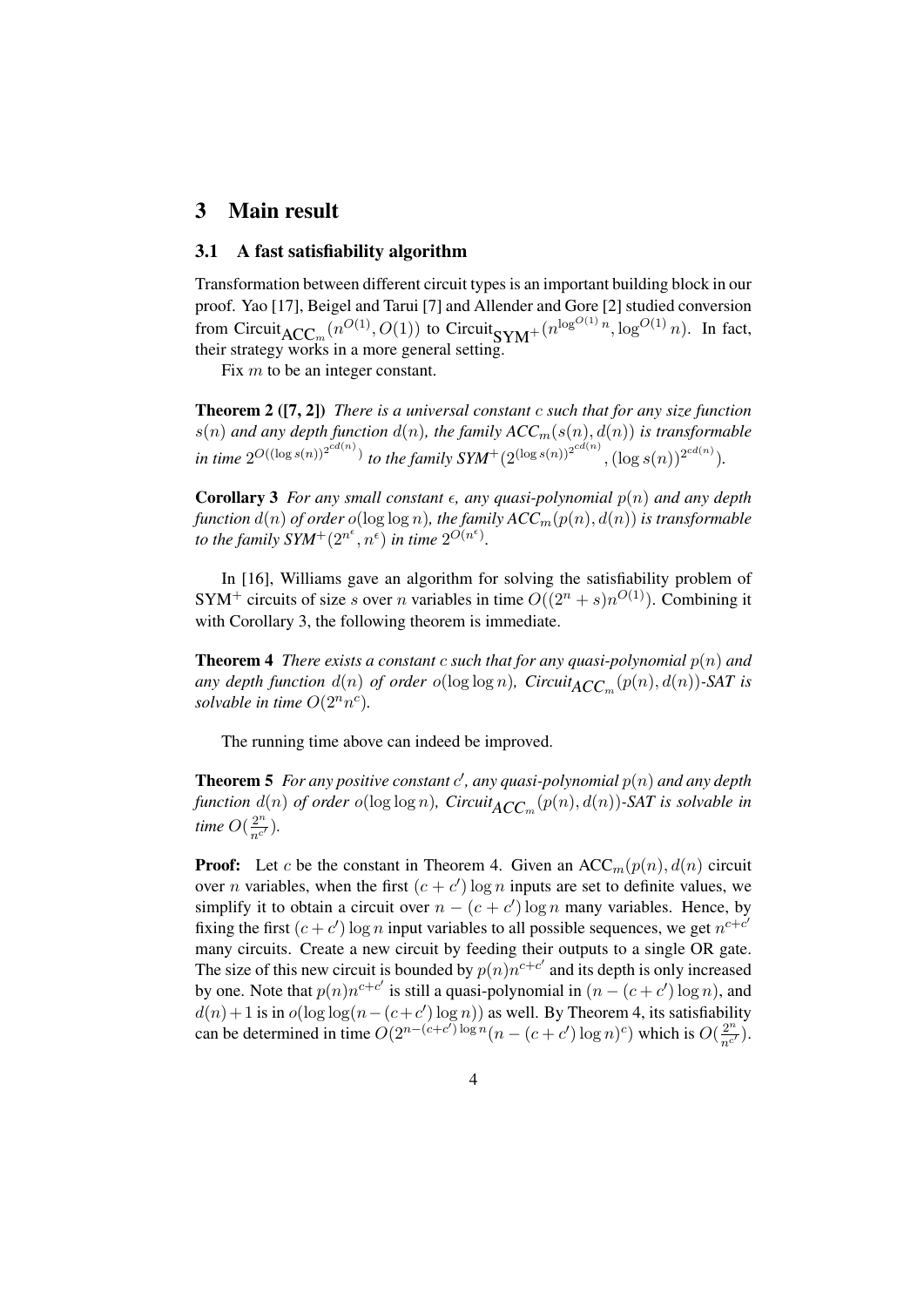This finishes our arguments since the satisfiability problem for the new circuit is equivalent to the one for the original circuit.  $\Box$ 

Note: The above strategy is very similar to the one adopted by [15], where about  $n^{\delta}$  many input variables are set in a single copy. However, it is crucial for our work to keep the size of the final circuit within quasi-polynomial (compared to  $2^{n^{O(\delta)}}$  in [15]) in order to apply Theorem 4.

#### 3.2 Proof of main theorem

In this section, we present our main lower bound result via the framework invented by Williams [16]. The following notions will be useful.

**Definition 1** *Let*  $x = x_0x_1x_2...x_{|x|-1}$  *be a binary string, where*  $|x|$  *is the size of* x. *We say* x *is* succinctly represented by the circuit C *if* C has  $\lceil \log(|x| + 1) \rceil$  *many input bits and moreover, for all*  $0 \le i \le |x| - 1$ ,  $C(i) = x_i$  *while its output can be arbitrary otherwise. We call such a circuit* C *as a* succinct representations *of* x*.*

*Let*  $\phi$  *be a* 3-*CNF formula with n variables and m clauses.*  $\phi$  *is* succinctly represented by the circuit C' if C' has  $\lceil \log(m+1) \rceil$  *many input bits and furthermore, on the input*  $0 \le i \le m - 1$ ,  $C'(i)$ *'s output is the standard binary encoding of the ith clause. Hence,* C' has roughly  $3(\lceil \log(n+1) \rceil + 1)$  *output bits, the amount* which is needed to encode three literals. We say that  $C'$  is a succinct representation or compression *of* φ*.*

#### Theorem 6 (Theorem 1 restated)

 $\log^{O(1)} n$ ,  $o(\log \log n)$ ).

**Proof:** Suppose NEXP  $\subseteq$  ACC( $n^{\log^{O(1)}n}$ ,  $o(\log \log n)$ ). The first step of our proof is to note that, because of Theorem 5, it is possible to state a slight variant of Lemma 3.1 of [16].

Lemma 7 *There is a universal positive constant* c *with the following property. Assume that*  $P \subseteq ACC(n^{\log^{O(1)}n}, o(\log \log n))$ *, then for every*  $L \in NTime[2^n]$ *, there is a nondeterministic algorithm* A*, an integer constant* m*, a quasi-polynomial*  $p'(n)$  and a depth function  $d'(n)$  of order  $o(\log \log n)$  such that

- A runs in  $O(\frac{2^n}{n^c})$  $rac{2^n}{n^{c'}}$ ) time,
- *for every instance* x *with*  $|x| = n$ ,  $A(x)$  *either rejects or prints a circuit*  $C_x \in G_{n+c \log n}$  where  $G_{n+c \log n} \in Circuit_{ACC_m}(p'(n), d'(n))$  such that  $x \in L$  *if and only if*  $C_x$  *is the compression of a satisfiable 3-CNF formula*  $F_x$  of size  $2^n \cdot n^{O(1)}$ , and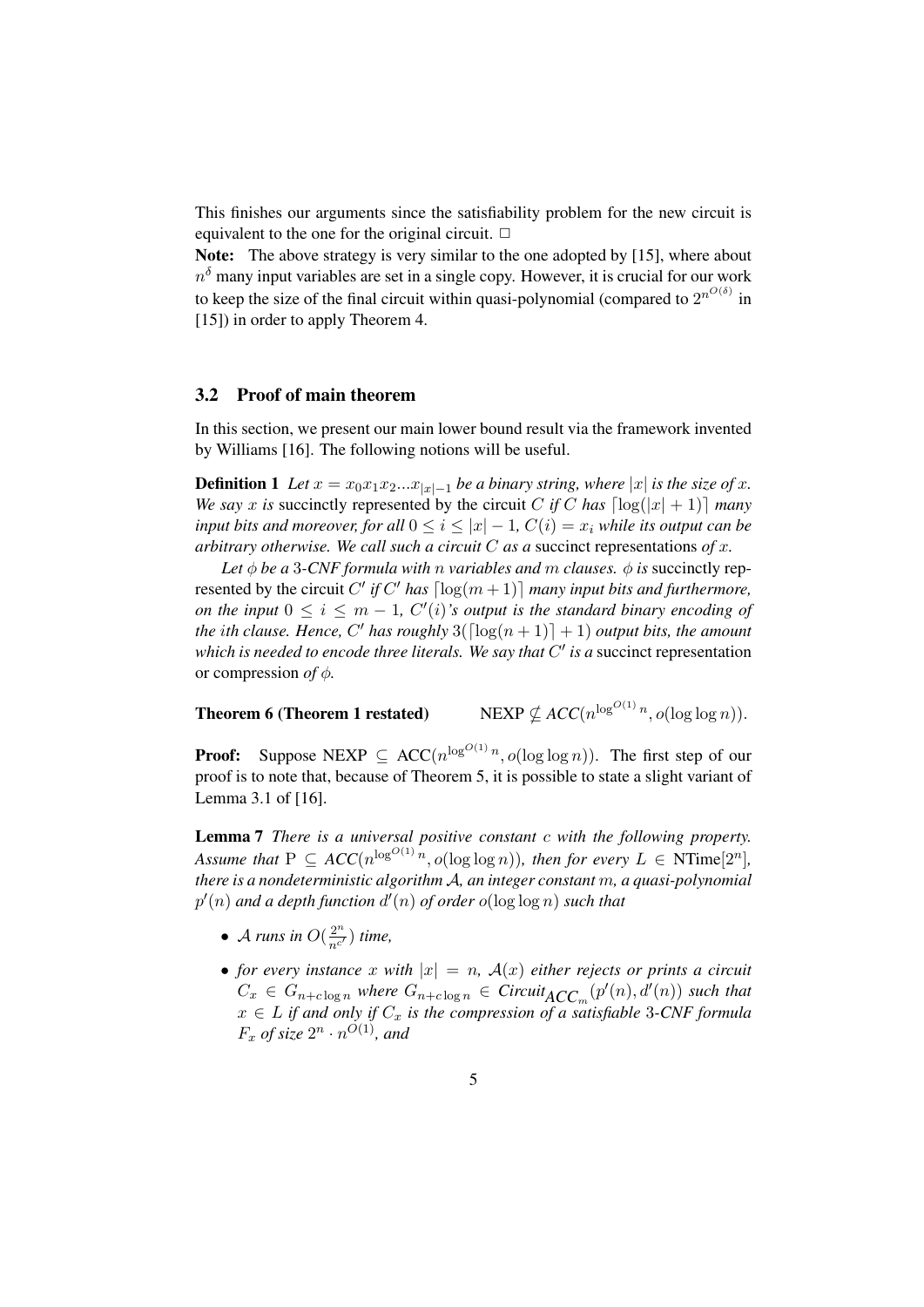#### • *there is at least one computation path*  $A(x)$  *that outputs*  $C_x$ *.*

Hence, Lemma 7 implies that as long as deciding the satisfiability of succinct 3-CNF instances such as  $C_x$  can be achieved in nondeterministic time  $O(\frac{2^n}{n^c})$  $rac{2^n}{n^{c'}}$ for any c', then NTime $[2^n] \subseteq$  NTime $[\frac{2^n}{n!}]$  $\frac{2^n}{n^{c'}}$ , in contradiction to the nondeterministic time hierarchy [18]. Therefore, we are done except for showing that the satisfiability of  $C_x$  can be tested in this time bound, assuming that NEXP  $\subseteq$  $\mathrm{ACC}(n^{\log^{O(1)} n}, o(\log \log n)).$ 

The following theorem is a variant of Theorem 5.2 in [16]. It is also implicit in the work of Impagliazzo, Kabanets and Wigderson [10].

**Theorem 8** ([10, 16]) NEXP  $\subseteq$  SIZE $(n^{\log^{O(1)}n})$  *implies that for every language* L in NEXP, there exists a quasi-polynomial p such that  $\forall x \in L$ , there exists a *witness* w *for* x *with the property that the boolean function whose truth table is given by* w *can be computed by a general circuit of size at most*  $p(|x|)$ *.* 

*In other words, every instance in* L *has a succinctly represented witness. In particular, every compressed* 3*-CNF formula has a succinct satisfying assignment since the Succinct SAT Problem is in* NEXP*.*

Our assumption that NEXP  $\subseteq$  ACC( $n^{\log^{O(1)}n}$ ,  $o(\log \log n)$ ) implies NEXP  $\subseteq$  $SIZE(n^{\log^{O(1)} n})$ , so obviously the conclusion in Theorem 8 holds.

**Lemma 9 (Folklore)** If  $P \subseteq ACC(n^{\log^{O(1)} n}, o(\log \log n))$ , then there exists a  $universal$  constant  $m'$  such that for any quasi-polynomial  $p(n)$ , there exists a  $quasi-polynomial p'(n)$  and a depth function  $d(n)$  of order  $o(\log \log n)$  such that  $Circuit_{General}(p(n))$  is transformable to  $Circuit_{ACC_{m'}}(p'(n), d(n))$ .

**Proof:** The Circuit Value Problem (CVP) is in P, and hence, there exists an integer constant m', a quasi-polynomial  $q(n)$  and a depth function  $d'(n) = o(\log \log n)$ such that CVP is computed by a family of ACC<sub>m'</sub> circuits of size at most  $q(n)$ and depth bounded by  $d'(n)$ . Under the standard encoding of circuits, this implies that any general circuit of size at most  $p(n)$  has an equivalent ACC<sub>m'</sub> circuit of size at most  $q(p^2(n))$  and depth bounded by  $d'(p^2(n))$ . Since  $q(p^2(n))$  is still a quasi-polynomial in *n* and  $d'(p^2(n)) = o(\log \log n)$ , our claim holds.  $\Box$ 

Theorem 8 tells us that for every  $x$  in  $L$ , there exists a witness  $w$  that is succinctly represented by a circuit of quasi-polynomial size. By Lemma 9, this circuit can be assumed to be a quasi-polynomial-size  $ACC'_m$  circuit  $C_w$  of depth  $o(\log \log n)$ . Thus analogous to the work of Williams [16], our algorithm for deciding the satisfiability of the succinctly represented 3-CNF instance  $C_x$  proceeds as the following steps.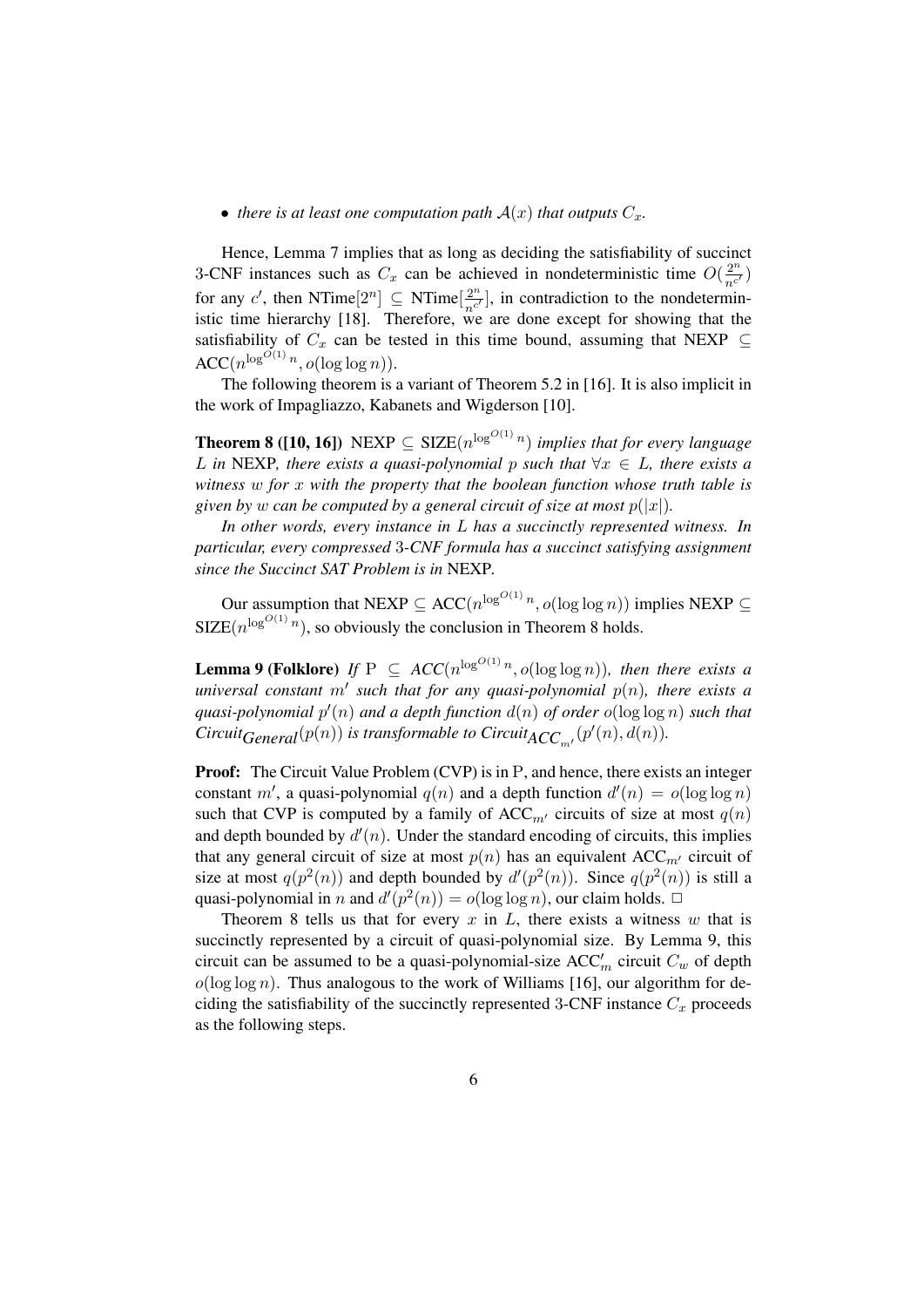- 1. Guess the circuit  $C_w$  of quasi-polynomial size and depth  $o(\log \log n)$ , where w is a witness for  $C_x$  being satisfiable.
- 2. Build a circuit C of the following form: On input i, use  $C_x$  to obtain the encoding of the *i*th clause of the formula  $F_x$ . Querying  $C_w$ , find the values of the three variables occurring in this clause, according to the witness  $w$ .
- 3. C rejects if and only if these values cause cause the clause to evaluate to 1.

Note that C is unsatisfiable if and only if every clause of  $F_x$  is satisfied by w.

Fact 10 For two fixed integers m and m', there exists a polynomial r such that any ACC circuit containing both  $MOD_m$  and  $MOD_{m'}$  gates of size at most s can *be simulated uniformly by an ACC<sub>l</sub> circuit of the same depth and size at most*  $r(s)$ *where*  $l = m \cdot m'$ .

By fact 10, C is a quasi-poly-size ACC<sub>l</sub> circuit of depth at most  $d(n) + d'(n) +$  $O(1)$  and by Theorem 5, its satisfiability is decidable in time  $O(\frac{2^n}{n^2})$  $\frac{2^n}{n^{c'}}$ ) for any  $c'$ , which concludes our proof for the main theorem.  $\Box$ 

# 4 Discussions

We have not fully exploited the strength of the machinery behind Theorem 2. The original form of the transformation provides a large set of parameters which can be tuned smoothly. For instance, one can allow  $m(n) = \{l_1, l_2, ...\}$  to be a slowly growing (say, of order  $O(\log \log n)$ ) integer sequence rather than a fixed constant and consider the circuit families  $ACC_{m(n)}$  where the *n*th circuit contains the presence of MOD<sub>l<sub>i</sub></sub> gates for all  $i \leq n$ . It is easy for the readers who are familiar with the framework of [17], [7] and [2] to verify that NEXP does not have nonuniform  $ACC_{m(n)}$  circuits of quasi-polynomial size and non-constant depth. This phenomenon has been observed by several authors, [4], [8] etc, and their further investigations made it explicit that  $SYM^+(n^{\log^{O(1)}n}, \log^{O(1)}n)$  actually encompasses a circuit complexity class presumably larger than  $ACC(n^{O(1)}, O(1))$ , where every  $ACC(n^{O(1)}, O(1))$  circuit has an extra symmetric gate at the top. Hence, it is natural to conjecture that NEXP is not contained in this class either. However, the proof of Theorem 5 introduces too many duplicate symmetric gates, which falls beyond the reach of current techniques. Note that Beigel [6] showed that polylog majority gates can be merged into one at the top, but his results would yield the trivial bound  $2^{n^c}$  for some  $c > 1$  in our case.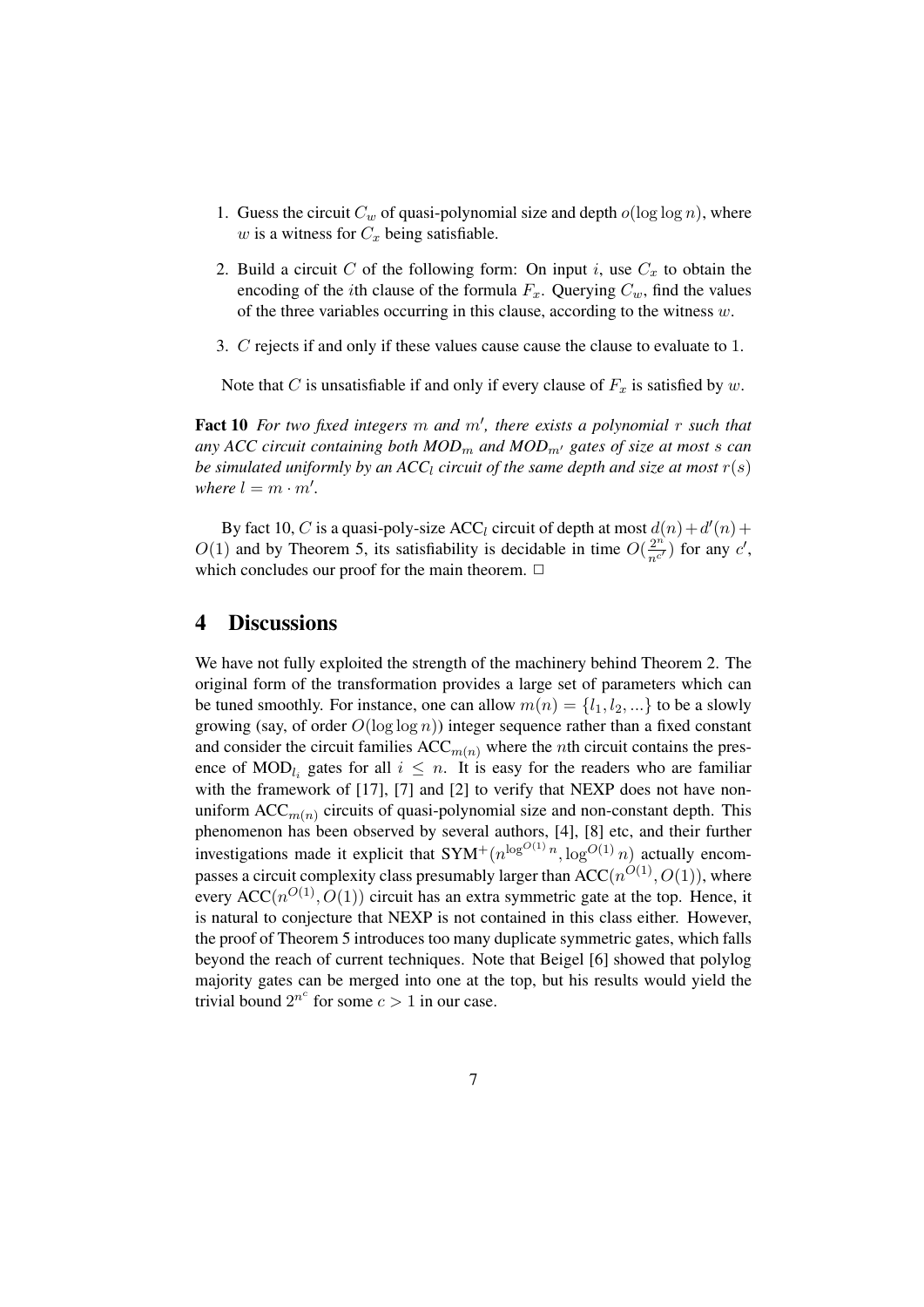We would like to draw the comparison between this work and [13]. The main technical difficulty which prevents us from obtaining a depth lower bound of order  $\Omega(\frac{\log n}{\log \log n})$  is that each application of modulus-amplifying polynomials creates extra AND gates of large fan-in. This in turn causes the snowball effect of the blow-up in the final circuit size. Thus, new ideas are needed in order to improve the current depth lower bound.

# 5 Acknowledgement

We thank Eric Allender, Luke Friedman and Ryan Williams for helpful discussions. We are especially grateful to Eric Allender for carefully reading earlier drafts and providing many useful comments.

# References

- [1] Eric Allender. The permanent requires large uniform threshold circuits. *Chicago J. Theor. Comput. Sci.*, 1999, 1999.
- [2] Eric Allender and Vivek Gore. A uniform circuit lower bound for the permanent. *SIAM Journal on Computing*, 23(5):1026–1049, 1994.
- [3] Sanjeev Arora and Boaz Barak. *Computational Complexity, a modern approach*. Cambridge University Press, 2009.
- [4] David A. Mix Barrington. Quasipolynomial size circuit classes. In *Proc. IEEE Conf. on Structure in Complexity Theory*, pages 86–93, 1992.
- [5] Paul Beame and Johan Håstad. Optimal bounds for decision problems on the crcw pram. *Journal of the ACM*, 36(3):643–670, 1989.
- [6] Richard Beigel. When do extra majority gates help? polylog() majority gates are equivalent to one. *Computational Complexity*, 4:314–324, 1994.
- [7] Richard Beigel and Jun Tarui. On ACC. *Computational Complexity*, 4:350– 366, 1994.
- [8] Richard Beigel, Jun Tarui, and Seinosuke Toda. On probabilistic acc circuits with an exact-threshold output gate. In *International Symposium on Algorithms and Computation*, pages 420–429, 1992.
- [9] Johan Håstad. Almost optimal lower bounds for small depth circuits. In *Proc. ACM Symp. on Theory of Computing (STOC)*, pages 6–20, 1986.